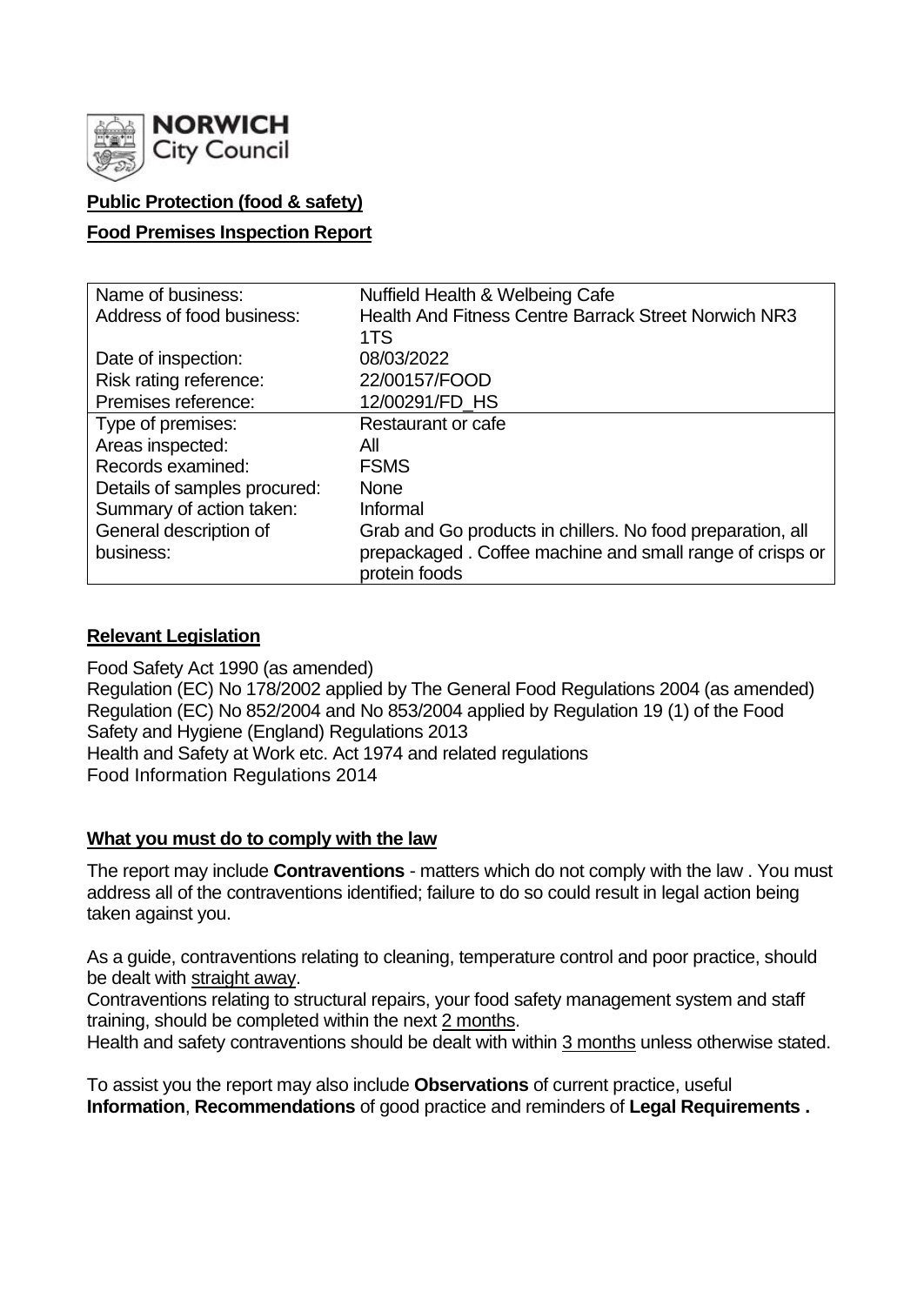My inspection was not intended to identify every contravention of the law and only covers those areas, practices and procedures examined at the time of the inspection. If the report fails to mention a particular matter this does not mean you have necessarily complied with the law.

# **FOOD SAFETY**

### **How we calculate your Food Hygiene Rating:**

The food safety section has been divided into the three areas which you are scored against for the hygiene rating: 1. food hygiene and safety procedures, 2. structural requirements and 3. confidence in management/control procedures. Each section begins with a summary of what was observed and the score you have been given. Details of how these scores combine to produce your overall food hygiene rating are shown in the table.

| <b>Compliance Area</b>                     |          |    |                | <b>You Score</b> |                          |    |           |    |          |  |
|--------------------------------------------|----------|----|----------------|------------------|--------------------------|----|-----------|----|----------|--|
| <b>Food Hygiene and Safety</b>             |          |    |                | 0                | 5.                       | 10 | 15        | 20 | 25       |  |
| <b>Structure and Cleaning</b>              |          |    | $\overline{0}$ | 5                | 10                       | 15 | 20        | 25 |          |  |
| Confidence in management & control systems |          |    |                | $\overline{0}$   | 5                        | 10 | 15        | 20 | 30       |  |
|                                            |          |    |                |                  |                          |    |           |    |          |  |
| <b>Your Total score</b>                    | $0 - 15$ | 20 | $25 - 30$      |                  | $35 - 40$                |    | $45 - 50$ |    | > 50     |  |
| <b>Your Worst score</b>                    | 5        | 10 | 10             |                  | 15                       |    | 20        |    |          |  |
|                                            |          |    |                |                  |                          |    |           |    |          |  |
| <b>Your Rating is</b>                      | 5        | 4  | 3              |                  | $\overline{\mathcal{L}}$ |    |           |    | $\Omega$ |  |

Your Food Hygiene Rating is 5 - a very good standard



## **1. Food Hygiene and Safety**

Food Hygiene standards are excellent. You demonstrated full compliance with legal requirements. You have safe food handling practices and procedures and all the necessary control measures to prevent cross-contamination are in place. **(Score 0)**

#### Poor Practices

**Observation** The following matters represented poor practice and if allowed to continue may cause food to become contaminated or lead to its deterioration:

**Observation** keep meat and vegan/vegetarian foods clearly separated in display chiller.

## **2. Structure and Cleaning**

The structure facilities and standard of cleaning and maintenance are all excellent and you demonstrated full compliance with the law. There is evidence of effective pest control and